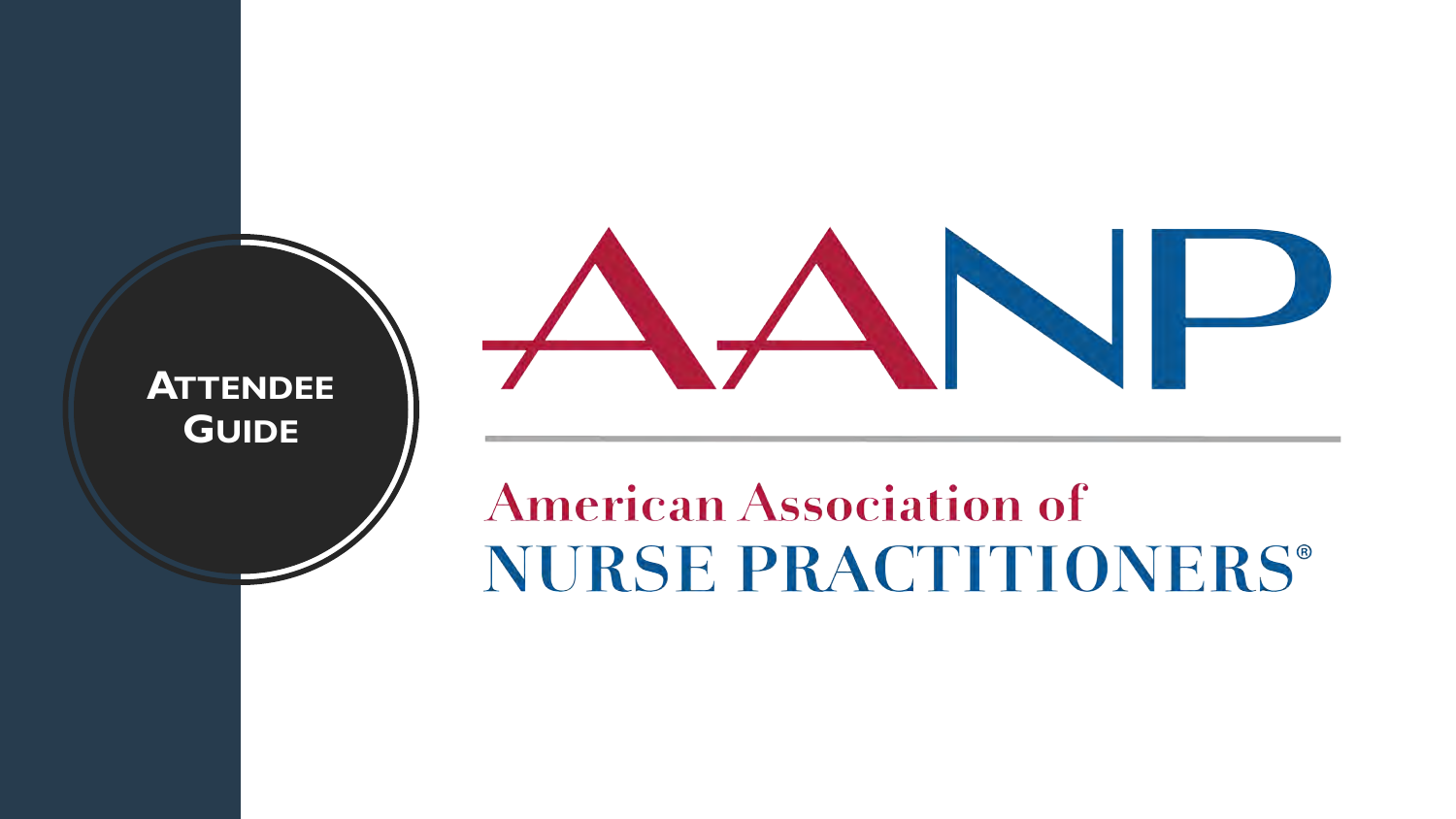## **SYSTEM** REQUIREMENTS



Google Chrome is recommended for the best experience.



Screen resolution should be 1024x768 minimum.



Internet connection should be 1.4 Mbps minimum.



Disable browser popup blockers. [Test your system in advance.](https://aanp.6connex.com/event/live/system-check) [Contact support for help.](https://www.surveygizmo.com/s3/4892872/6Connex-AANP-2019-VC-Support-Form)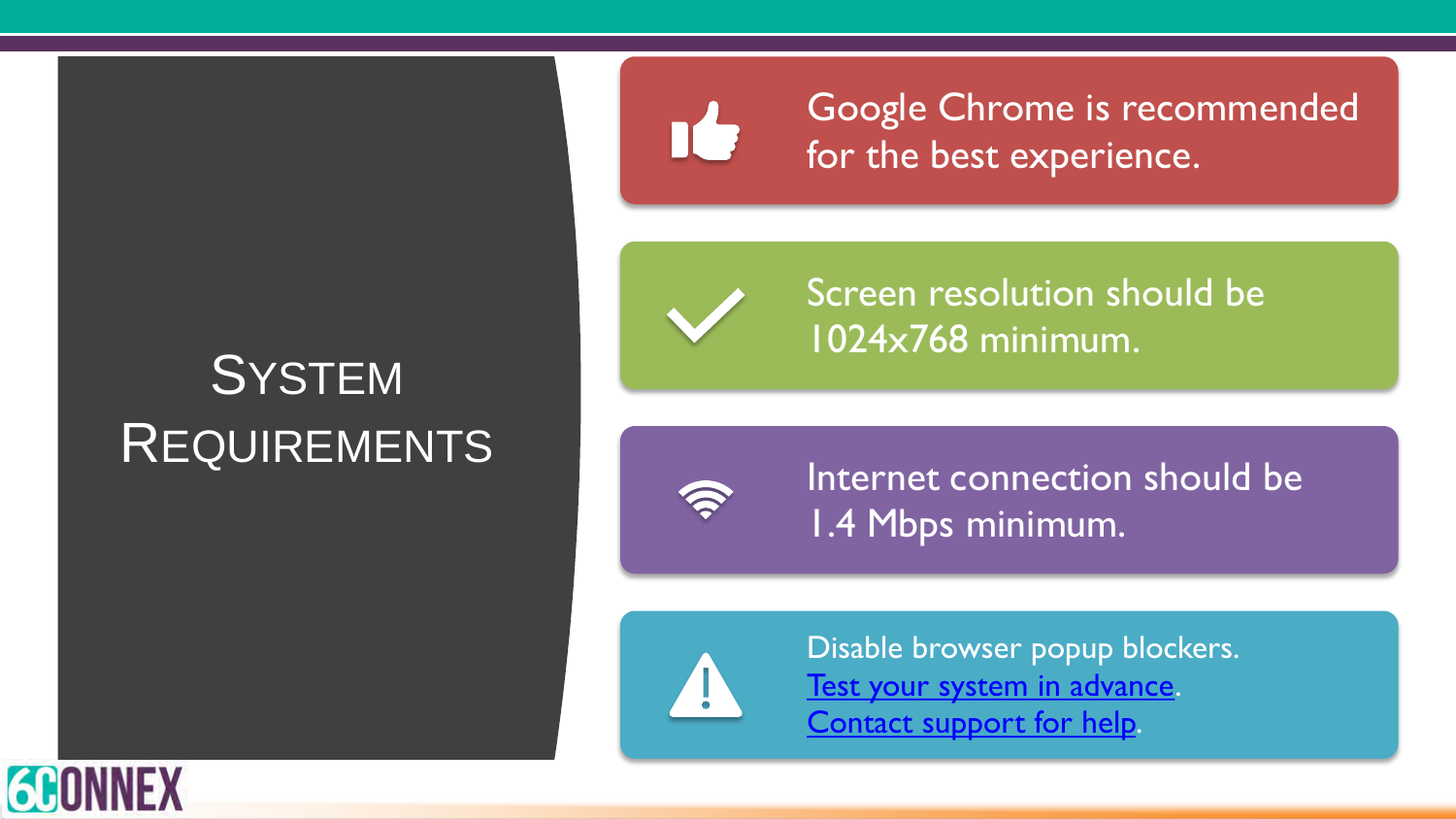

Room: Lobby



**To navigate the environment, click on any of the door signs or icons in the navigation bar. The Auditorium is where the live CE sessions will be presented. The Exhibit Hall is where exhibit booths are located. The Resource Center is where post -test questions, handouts and other diabetes resources can be found. The Networking Lounge is where you go to network with other attendees.**

**If you save anything to your briefcase, you can click on this icon to view those items.**

**Click on either of these icons to enter the Help Desk, where members of the AANP or 6Connex Support team will be available for assistance.**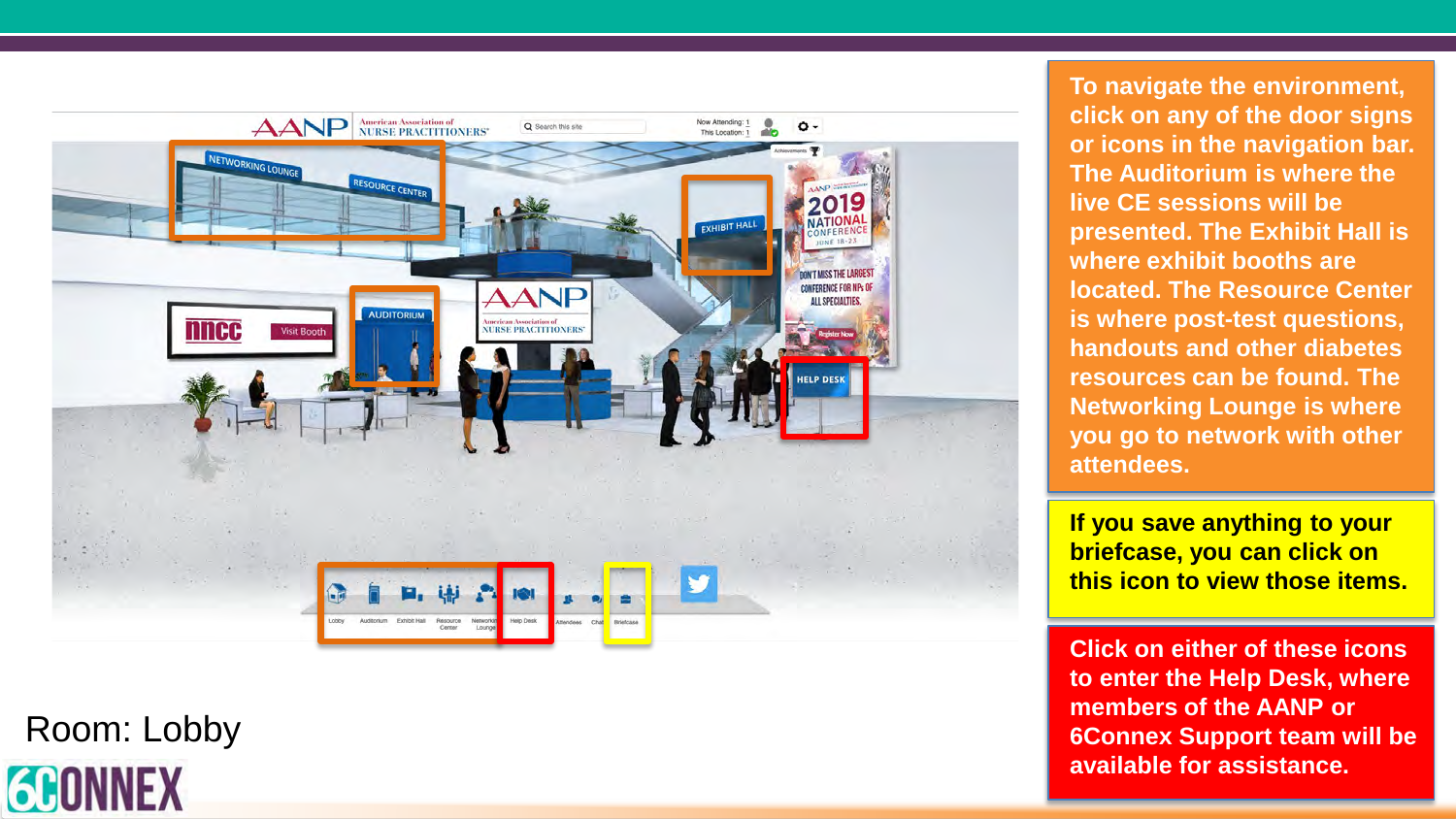

Room: Auditorium

### **GEONNEX**

#### **HOW TO VIEW CE SESSIONS**

**When a session is available, the button to the left of the title will say "Launch." Click on the Launch button to view the video presentation. If a button is labeled "Scheduled," the session is not yet available. Items that are labeled 'View' are PDFs you can open or save to your Briefcase.**

**There is a countdown timer on each session, as well as a listing of the specific time the doors will open so you can enter the lobby for that session. Each lobby opens five minutes before the start of the session.**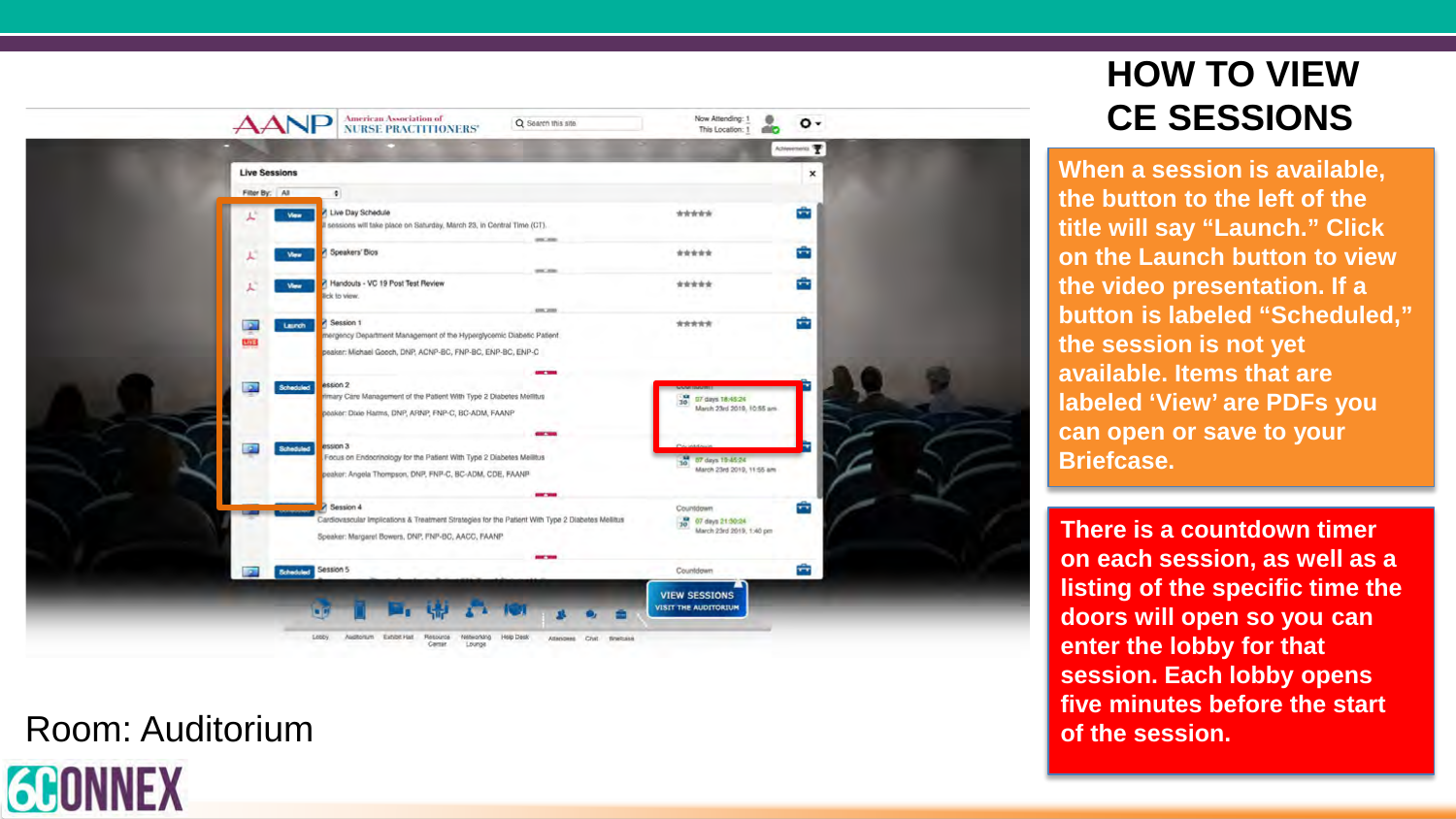

**Simply click on any of the booths you see here in the Exhibit Hall in order to open up the related booth.**

#### Room: Exhibit Halls, Part 1

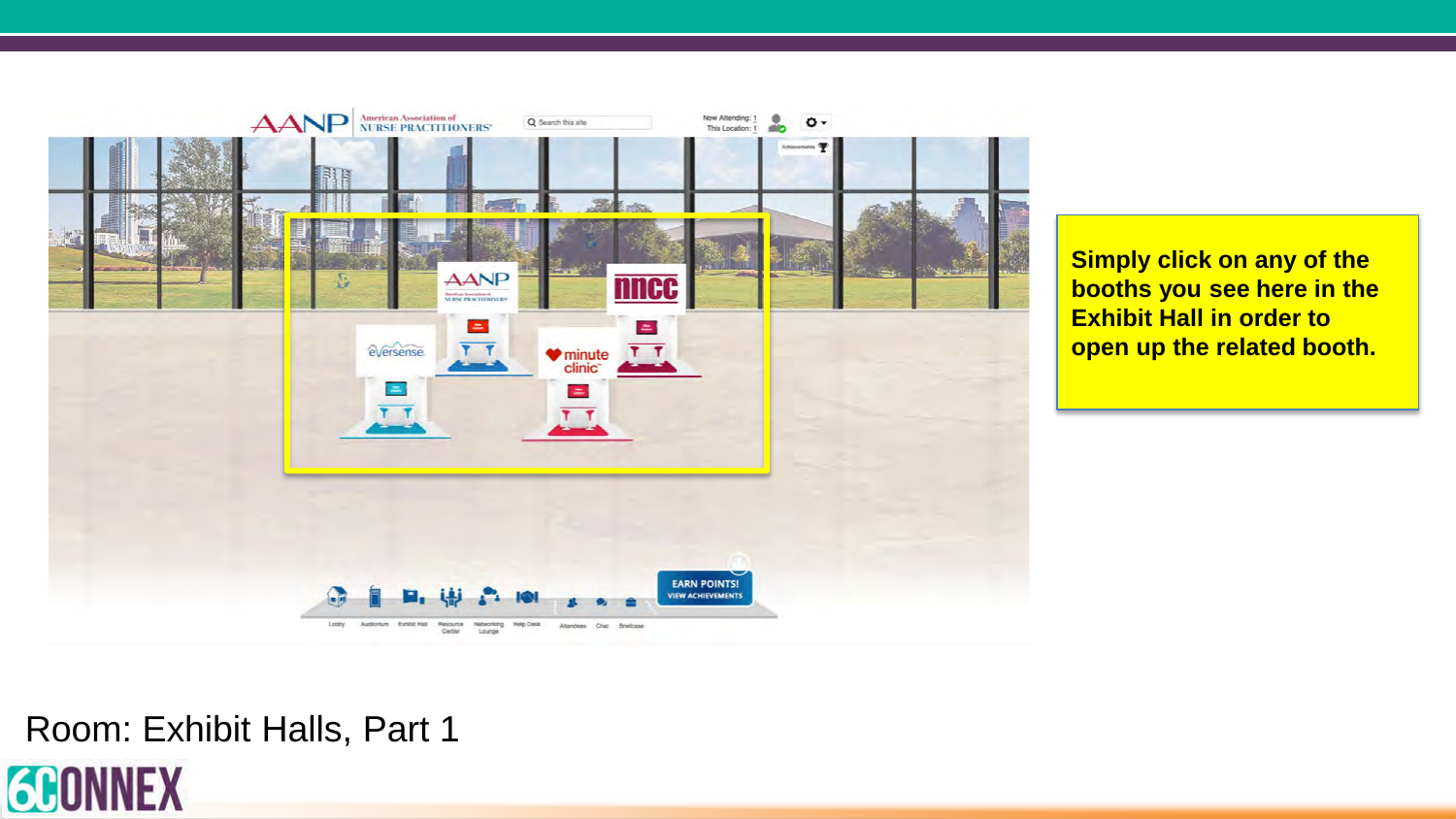

Room: A Booth, Part 1



#### **HOW TO CHAT WITH EXHIBITORS**

**When you enter a booth for the first time, a list of representatives will appear. When a rep is available for one -on -one chat, a green chat bubble will appear to the right of their name. If you see a grey chat bubble, you can use the email icon to send them an email message. Note: This does not reveal either your or their email address. Close this by clicking the 'x' in the upper right.**

**If you close the rep list, you can click here at any time to reopen it.**

**You can click here to view this booth's available content.**

**This navigation area will let you navigate back to the main Exhibit Hall or between booths.**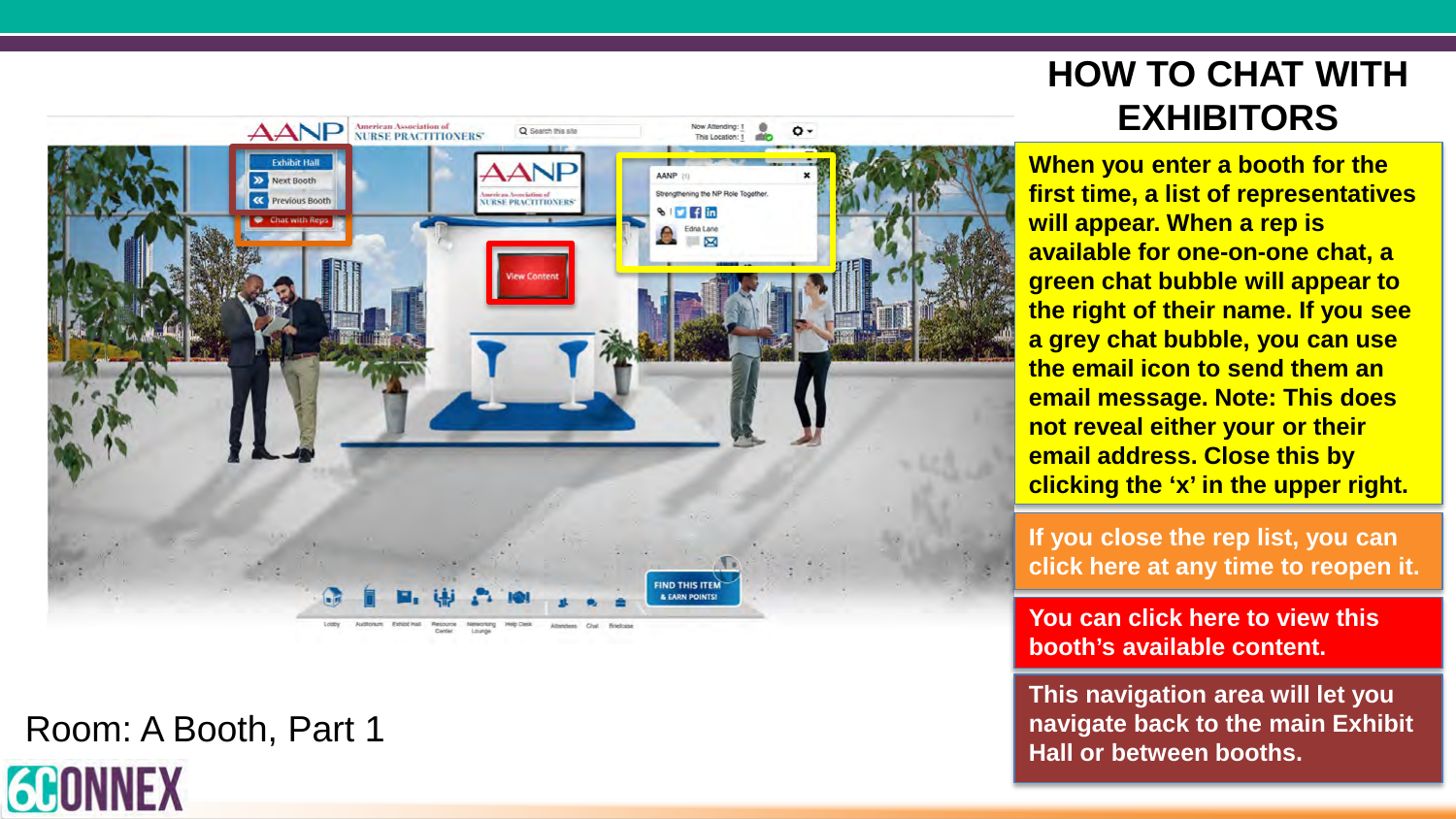

**When you click on the screen to view the booth's content, you will be provided with a list of resources. You can play videos, open link content items and view or download PDFs. In addition, you can save content to your Briefcase for download later.**

#### Room: A Booth, Part 2

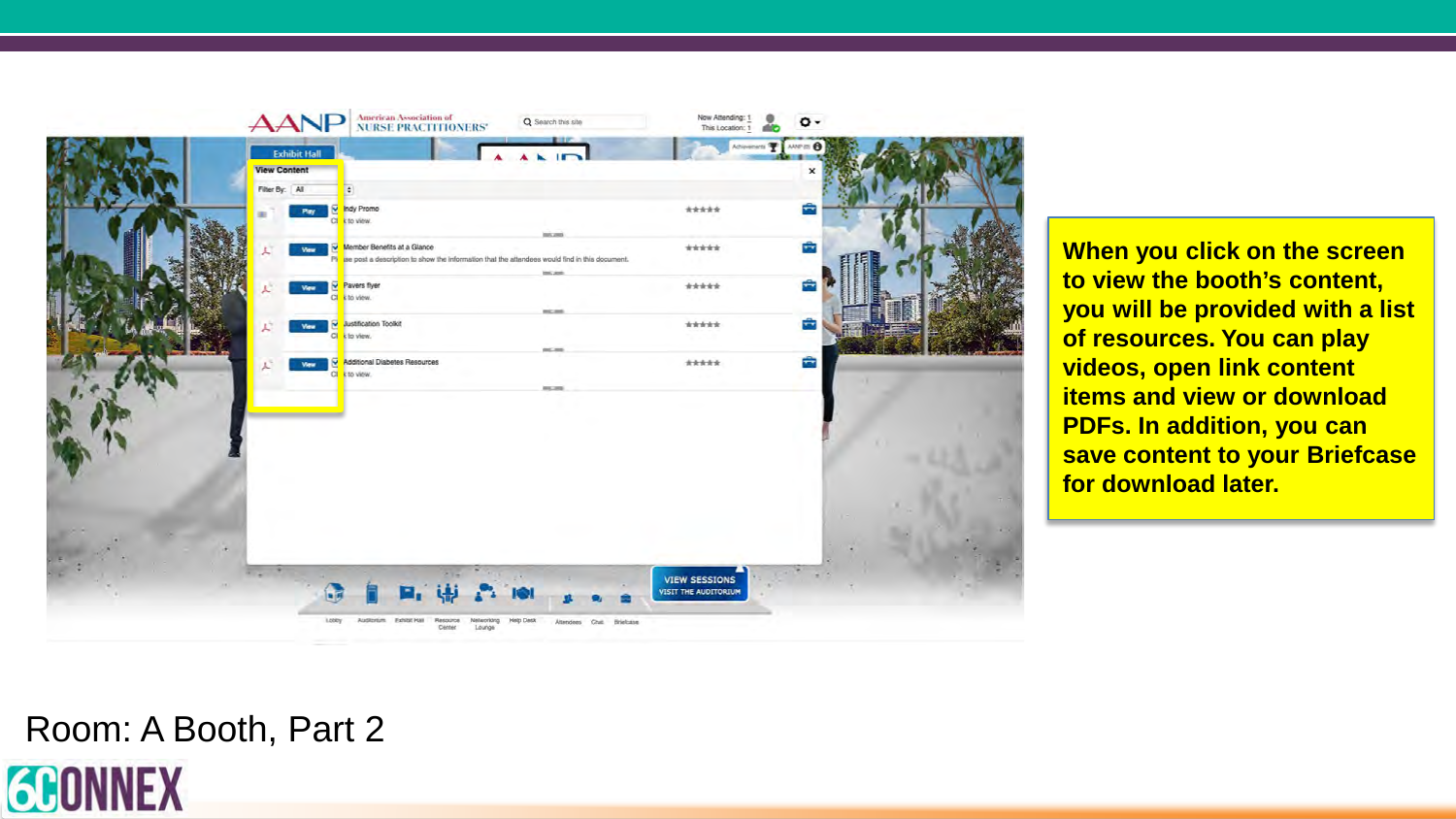

**The top two screens in the Resource Center are clickable for viewing content.**

**The exhibitor screens will give you a quick way back to their booths to review their content.**

#### Room: Resource Center

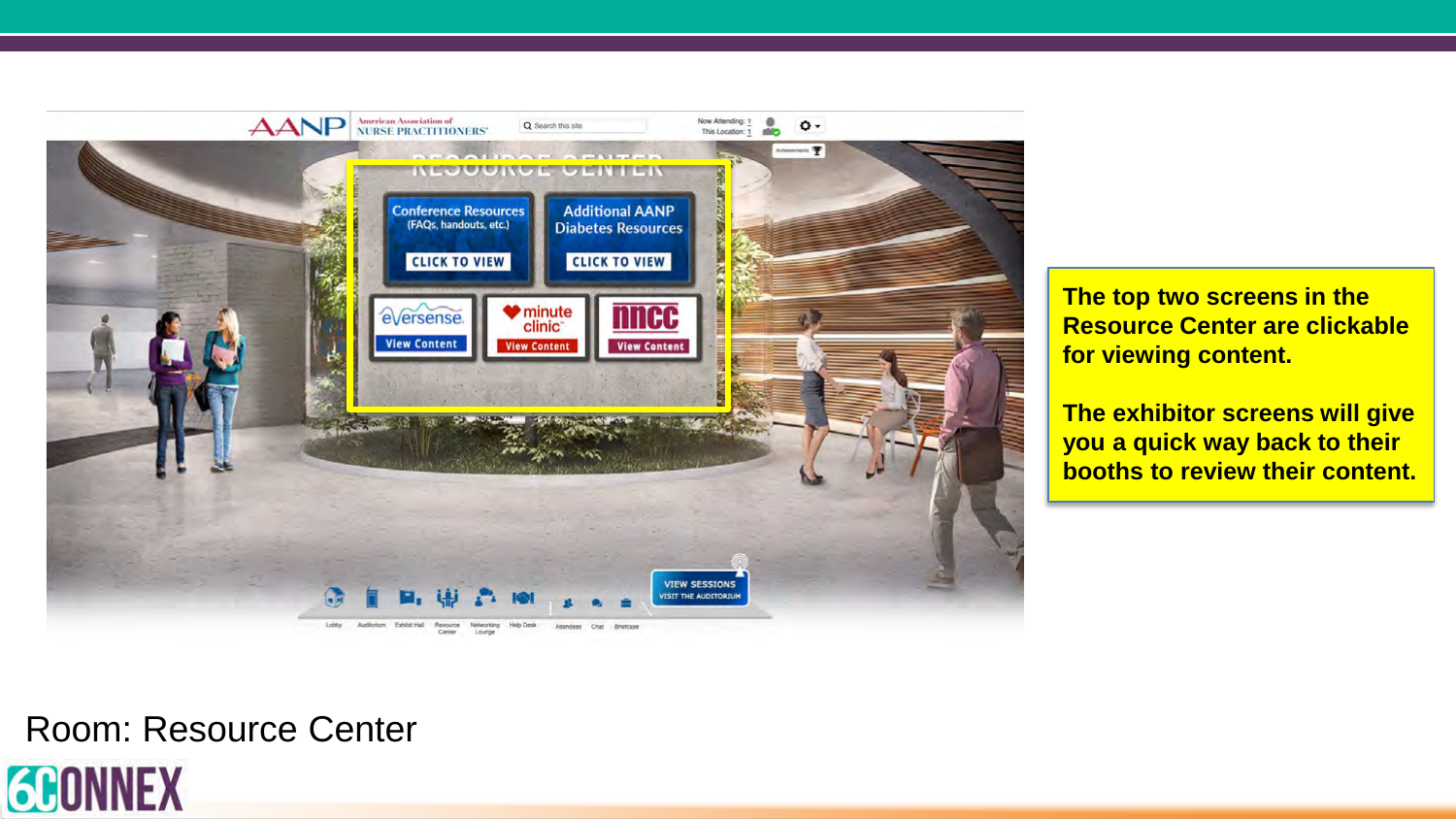

#### **HOW TO CHAT WITH OTHER NPs**

**The public chat in the Networking Lounge will open automatically when you enter this room. Just click in the provided space, type in your message and click enter to start conversing with other attendees who are also in the Networking Lounge.**

**If for any reason you close the chat, you can click on the screen in the back that says Click Here to Chat to reopen it.**

#### Room: Networking Lounge

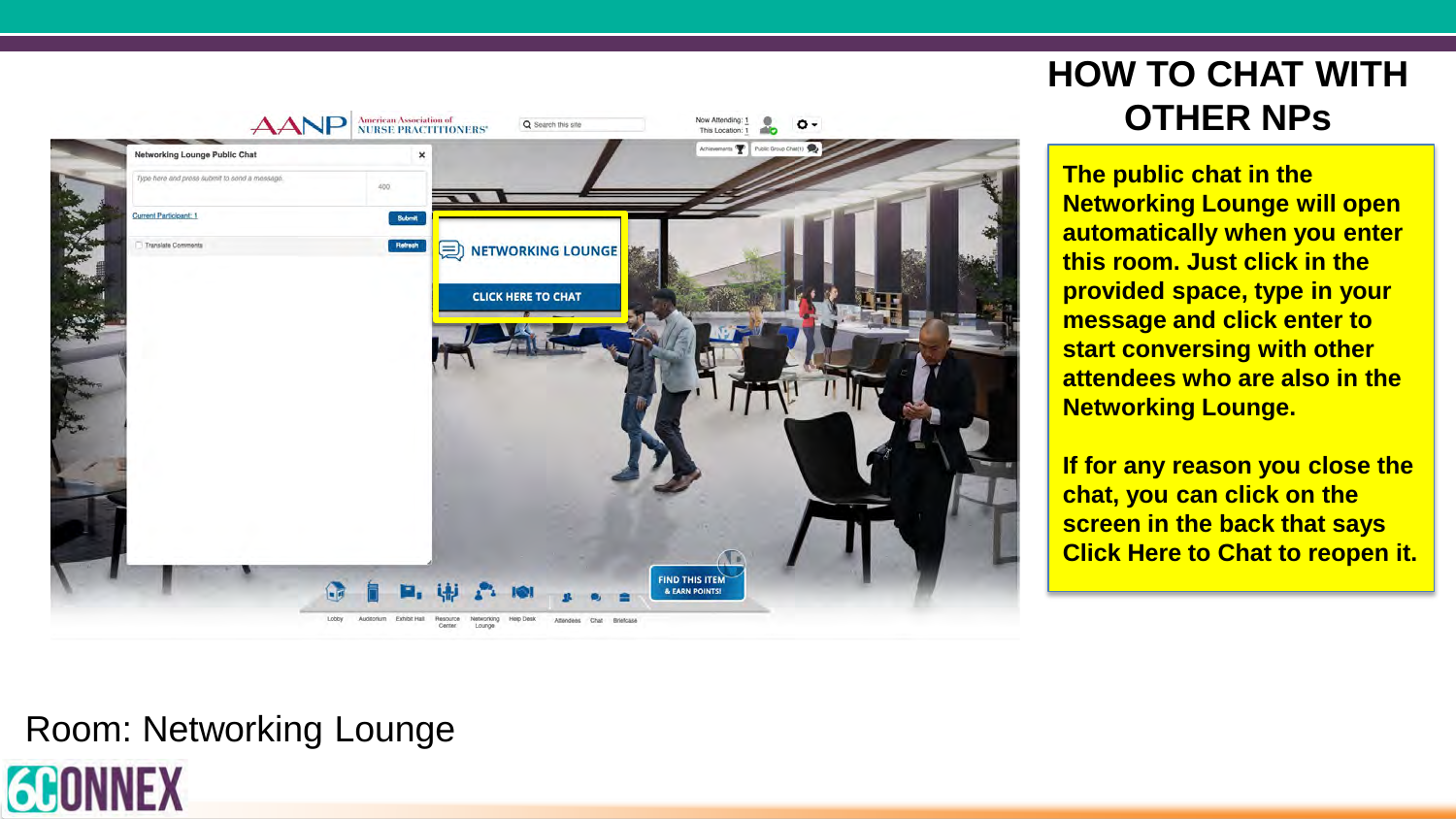

#### **HOW TO GET HELP**

**If you have questions for AANP, please click on the "AANP Questions" area of the Help Desk.**

**If you need technical assistance with the video presentations or the virtual environment, click on the "Technical Support" area of the Help Desk.**

**See the next slide to see what happens when you click on either.**

#### Room: Help Desk, Part 1

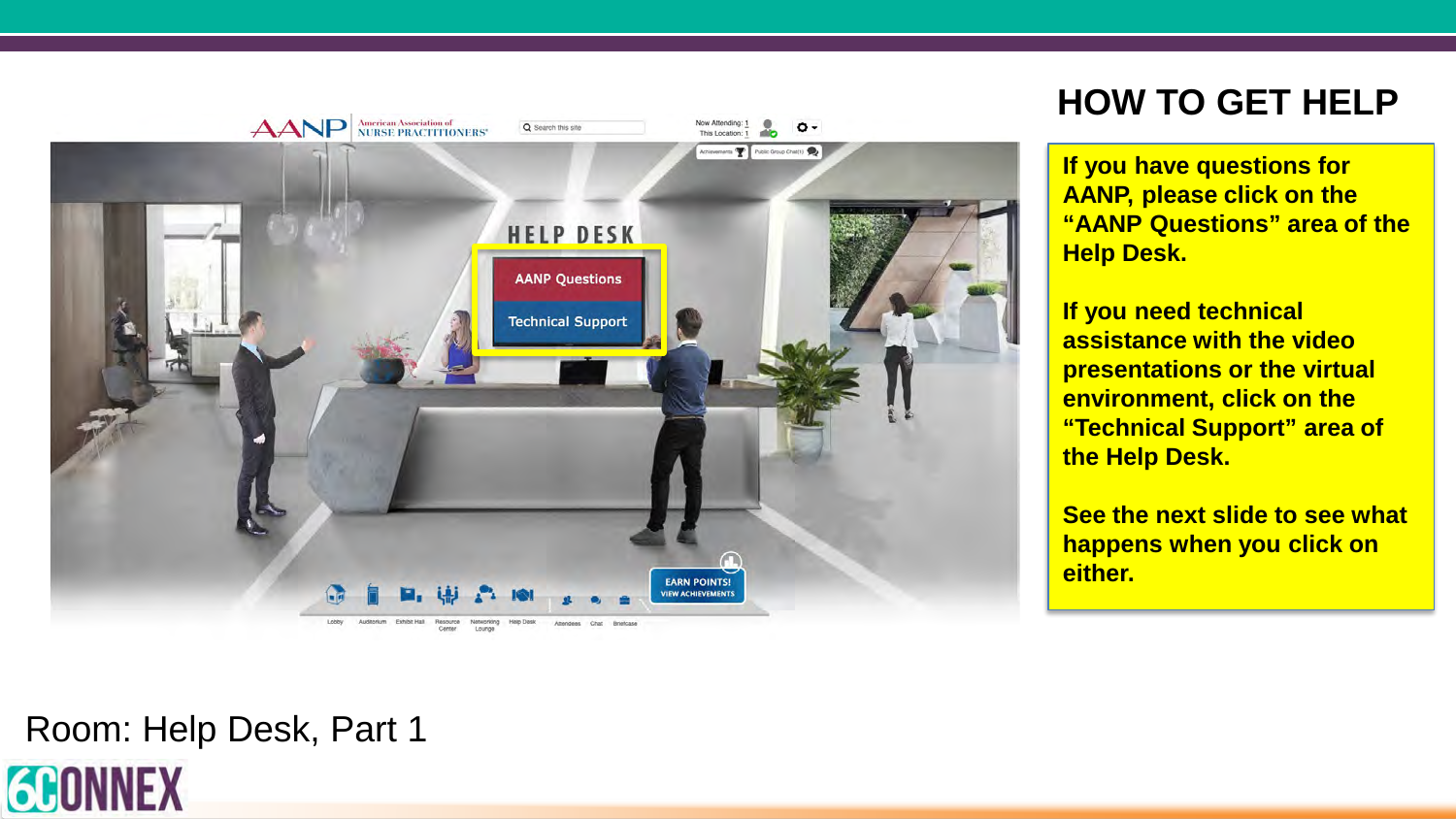**AANP will reach out to you directly via one-on-one chat when a staff member is available to answer your question. Please stay logged in to the virtual environment for assistance.** 



#### **6Connex will be available 8 a.m.–4 p.m. CT during Live Day, March 23, in this public chat to answer your technical questions.**



### Room: Help Desk, Part 2

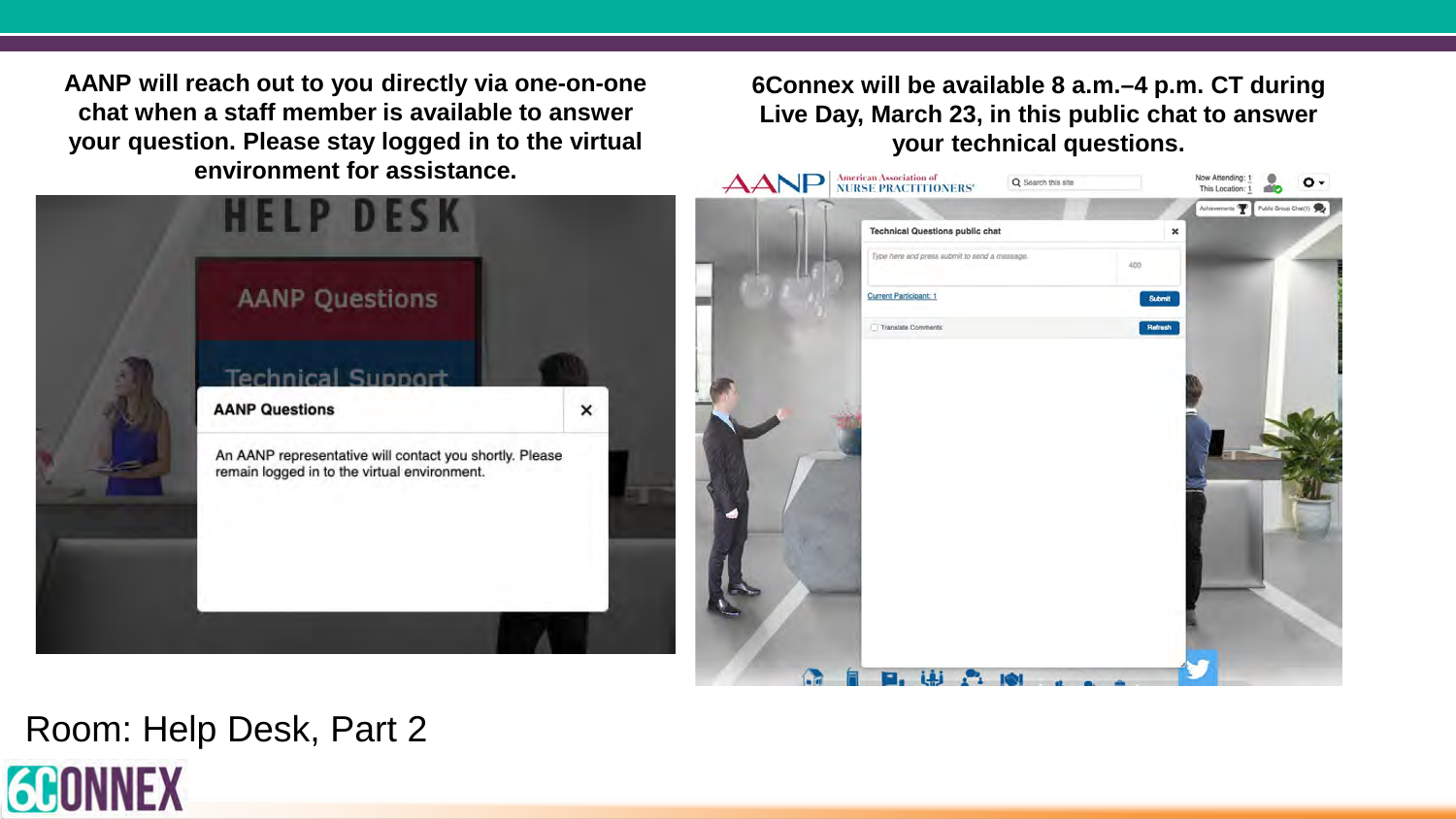

#### Briefcase and Attendees

**GEONNEX** 

**Click on the Briefcase icon in the navigation bar to see the items you saved to your briefcase. Click on the Attendees button to view who is participating. Click on the chat button to reopen your private (one-on-one) chat window.**

**For the Briefcase, check the checkboxes next to the items you want to download and click "Download Selected." You will not be able to download videos or links.**

**View items again in this area.**